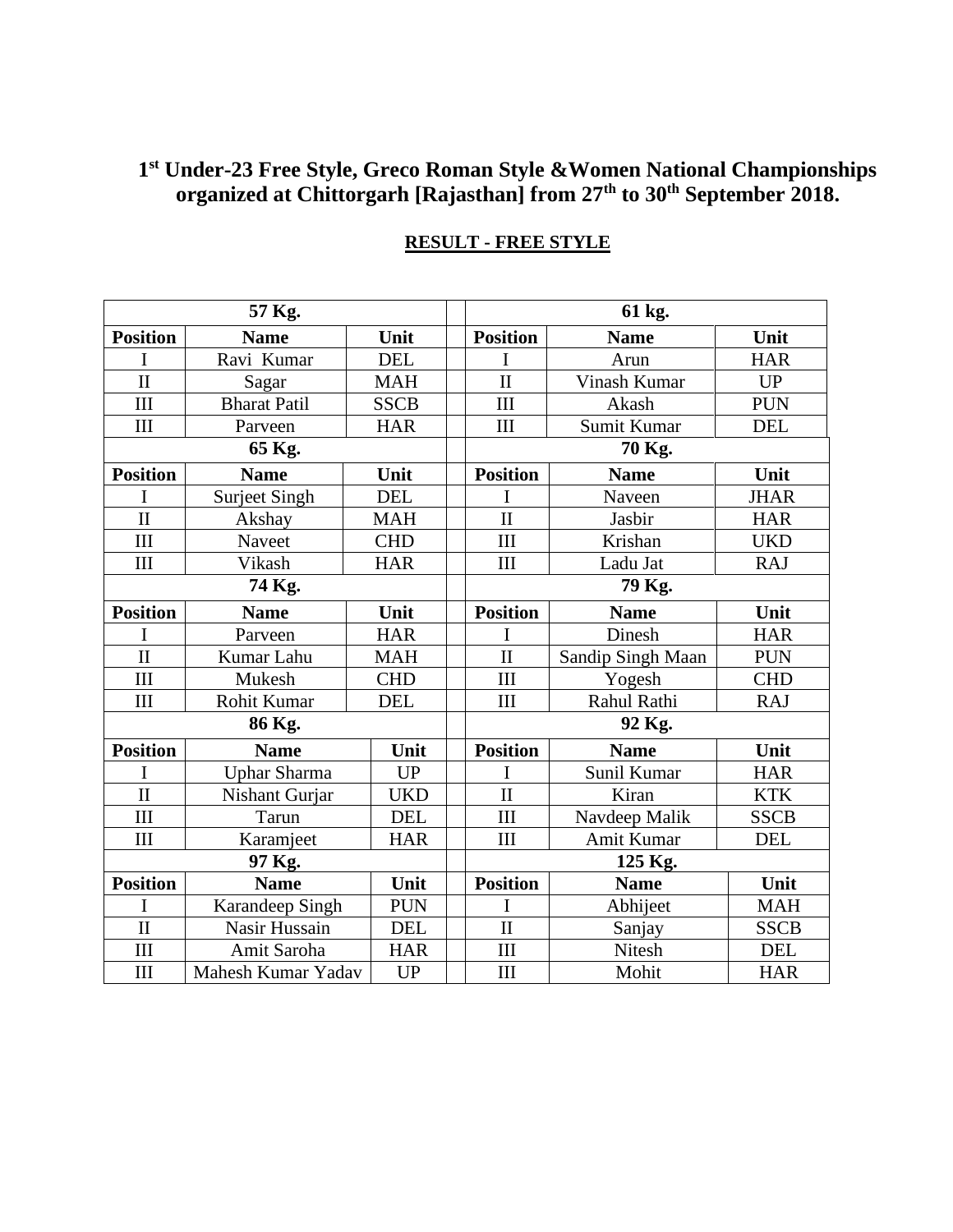### **1 st Under-23 Free Style, Greco Roman Style &Women National Championships organized at Chittorgarh [Rajasthan] from 27th to 30th September 2018.**

|                     | 55 Kg.               |             |  |                         | 60 kg.             |             |  |
|---------------------|----------------------|-------------|--|-------------------------|--------------------|-------------|--|
| <b>Position</b>     | <b>Name</b>          | Unit        |  | <b>Position</b>         | <b>Name</b>        | Unit        |  |
| I                   | Ravin                | <b>HAR</b>  |  | I                       | Manish             | <b>SSCB</b> |  |
| $\overline{\rm II}$ | Manoj                | <b>DEL</b>  |  | $\overline{\mathbf{H}}$ | Sunny Jadhav       | <b>MP</b>   |  |
| III                 | <b>Lokesh Parmar</b> | <b>MP</b>   |  | III                     | Vijay              | <b>HAR</b>  |  |
| III                 | Abhijit              | <b>MAH</b>  |  | III                     | Abhay Raghav       | <b>UKD</b>  |  |
| 63 Kg.              |                      |             |  | 67 Kg.                  |                    |             |  |
| <b>Position</b>     | <b>Name</b>          | Unit        |  | <b>Position</b>         | <b>Name</b>        | Unit        |  |
| I                   | Rajit                | <b>HAR</b>  |  | I                       | Ravinder           | <b>HAR</b>  |  |
| $\overline{\rm II}$ | Sonu                 | <b>SSCB</b> |  | $\overline{\rm II}$     | Saurabh            | <b>DEL</b>  |  |
| III                 | Jitendra Yadav       | <b>UP</b>   |  | III                     | Praveen            | <b>SSCB</b> |  |
| III                 | Karanjit Singh       | <b>PUN</b>  |  | III                     | Pritam             | <b>MAH</b>  |  |
| 72 Kg.              |                      |             |  | 77 Kg.                  |                    |             |  |
| <b>Position</b>     | <b>Name</b>          | Unit        |  | <b>Position</b>         | <b>Name</b>        | Unit        |  |
| I                   | Ajay Kumar           | <b>SSCB</b> |  |                         | Sajan              | <b>HAR</b>  |  |
| $\overline{\rm II}$ | Arun Khatri          | <b>DEL</b>  |  | $\overline{\rm II}$     | Shivaji            | <b>MAH</b>  |  |
| III                 | Vikas                | HP          |  | III                     | Madan              | <b>SSCB</b> |  |
| Ш                   | Kuldeep Malik        | <b>HAR</b>  |  | III                     | Lokesh             | UP          |  |
| 82 Kg.              |                      |             |  | 87 Kg.                  |                    |             |  |
| <b>Position</b>     | <b>Name</b>          | Unit        |  | <b>Position</b>         | <b>Name</b>        | Unit        |  |
| I                   | Sanjeet              | <b>DEL</b>  |  | I                       | Sunil              | <b>SSCB</b> |  |
| $\overline{\rm II}$ | Sandeep              | <b>SSCB</b> |  | $\mathbf{I}$            | Deepak Gulia       | <b>DEL</b>  |  |
| III                 | Paras                | HP          |  | III                     | Sushant            | <b>HAR</b>  |  |
| III                 | Parveen              | <b>HAR</b>  |  | III                     | Lal Singh          | <b>PUN</b>  |  |
| 97 Kg.              |                      |             |  | 130 Kg.                 |                    |             |  |
| <b>Position</b>     | <b>Name</b>          | Unit        |  | <b>Position</b>         | <b>Name</b>        | Unit        |  |
| I                   | Deepanshu            | <b>SSCB</b> |  | I                       | Ravi               | <b>CHD</b>  |  |
| $\mathbf{I}$        | Harshvardhan         | <b>MAH</b>  |  | $\mathbf{I}$            | Sahil              | <b>SSCB</b> |  |
| III                 | Shivayya Pujari      | <b>KTK</b>  |  | III                     | Yatendra           | <b>UP</b>   |  |
| III                 | <b>Sumit Tomar</b>   | <b>DEL</b>  |  | $\rm III$               | <b>Ashok Kumar</b> | <b>RAJ</b>  |  |

## **RESULT – GRECO ROMAN STYLE**

**.**